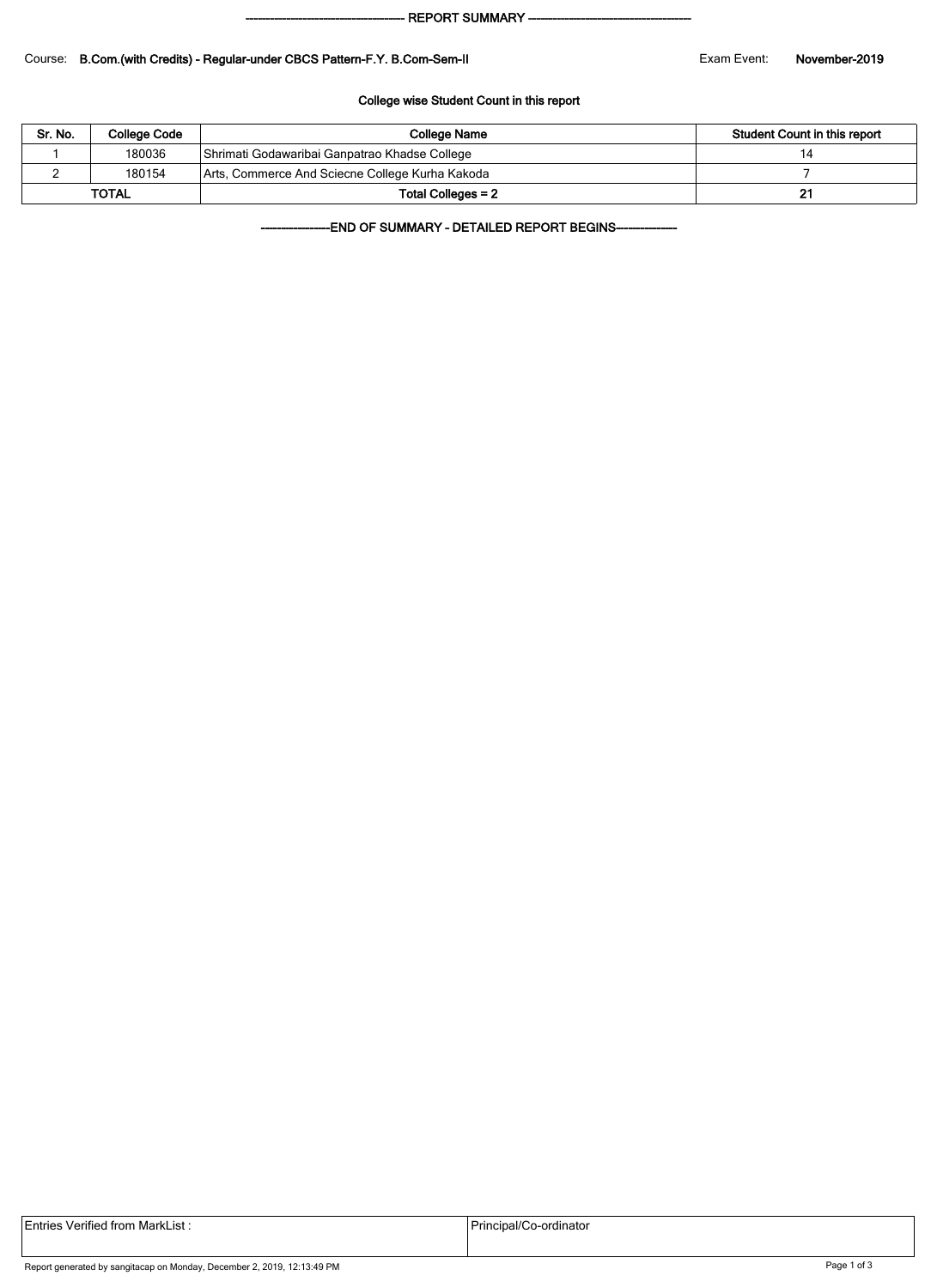

# Kavayitri Bahinabai Chaudhari North Maharashtra University

Exam Event :November-2019 User Name :sangitacap

Course :B.Com.(with Credits) - Regular-under CBCS Pattern-F.Y. B.Com-Sem-II

ADEC: Muktainagar Taluka Education Society's Smt. Godawaribai Ganpatrao Khadse Science and Arts College

## Performance Ledger

| Code           | <b>Paper Name</b>                             | АM                   | <b>UA</b>      | CA                       | Code   | <b>Paper Name</b>                             | AM            | <b>UA</b>                | CA                       |  |
|----------------|-----------------------------------------------|----------------------|----------------|--------------------------|--------|-----------------------------------------------|---------------|--------------------------|--------------------------|--|
| $\mathbf{1}$   | 2018015400042527                              | 807925               |                | 180036                   |        | <b>INGALE VISHAKHA SUNIL</b>                  |               |                          |                          |  |
| 812010         | 201 English for Business                      | Theory               | 24             | Ξ.                       | 812030 | 203 Micro Economics                           | Theory        | 27                       | $\overline{\phantom{a}}$ |  |
| 812061         | 206-a) Modern Office Management               | Theory               | 24             | $\overline{\phantom{a}}$ | 812071 | 207-a) Principles and Practices of<br>Banking | Theory        | 28                       | $\overline{a}$           |  |
| 85555          | <b>Environmental Studies</b>                  | Field<br>Work        | <b>NA</b>      | $\overline{\phantom{a}}$ | 85555  | <b>Environmental Studies</b>                  | Theory        | 24                       | <b>NA</b>                |  |
| $\overline{2}$ | 2018015400041814                              | 813417               |                | 180036                   |        | <b>BAKAL VAIBHAV LAXMAN</b>                   |               |                          |                          |  |
| 85555          | <b>Environmental Studies</b>                  | Field<br><b>Work</b> | <b>NA</b>      | 16                       | 85555  | <b>Environmental Studies</b>                  | Theory        | $\overline{a}$           | <b>NA</b>                |  |
| 3              | 2018015400042381                              | 813422               |                | 180036                   |        | <b>BHOI KISHOR RAJENDRA</b>                   |               |                          |                          |  |
| 812040         | 204 Financial Accounting and Costing          | Theory               | 34             | $\overline{\phantom{a}}$ | 812050 | 205 Quantitative Techniques                   | Theory        | 27                       | $\overline{\phantom{a}}$ |  |
| 4              | 2018015400041876                              | 813425               |                | 180036                   |        | <b>BHONDE LAVKUSH GAJANAN</b>                 |               |                          |                          |  |
| 85555          | <b>Environmental Studies</b>                  | Field<br><b>Work</b> | NA             | $\overline{\phantom{a}}$ | 85555  | <b>Environmental Studies</b>                  | Theory        | 24                       | <b>NA</b>                |  |
| 5              | 2018015400042311                              | 813434               |                | 180036                   |        | GAIKWAD SHUBHAM SHALIGRAM                     |               |                          |                          |  |
| 812040         | 204 Financial Accounting and Costing          | Theory               | 24             | цü.                      | 812050 | 205 Quantitative Techniques                   | Theory        | 24                       | цц.                      |  |
| 85555          | <b>Environmental Studies</b>                  | Field<br>Work        | <b>NA</b>      | 16                       | 85555  | <b>Environmental Studies</b>                  | Theory        | $\overline{a}$           | ΝA                       |  |
| 6              | 2018015400042172                              | 813440               |                | 180036                   |        | INGALE DHAMMAPAL SIDDHARTH                    |               |                          |                          |  |
| 85555          | <b>Environmental Studies</b>                  | Field<br>Work        | <b>NA</b>      | 17                       | 85555  | <b>Environmental Studies</b>                  | Theory        | --                       | <b>NA</b>                |  |
| $\overline{7}$ | 2018015400042141                              | 813441               |                | 180036                   |        | <b>INGALE MANJUSHREE SOMNATH</b>              |               |                          |                          |  |
| 85555          | <b>Environmental Studies</b>                  | Field<br><b>Work</b> | <b>NA</b>      | 16                       | 85555  | <b>Environmental Studies</b>                  | Theory        | $\overline{\phantom{a}}$ | <b>NA</b>                |  |
| 8              | 2017015400198083                              | 813459               |                | 180036                   |        | PAGARIYA CHINMAY AMAR                         |               |                          |                          |  |
| 85555          | <b>Environmental Studies</b>                  | Field<br><b>Work</b> | <b>NA</b>      | $\overline{a}$           | 85555  | <b>Environmental Studies</b>                  | Theory        | AB                       | <b>NA</b>                |  |
| 9              | 2018015400042373                              | 813469               |                | 180036                   |        | PATIL PRITI SOPAN                             |               |                          |                          |  |
| 812050         | 205 Quantitative Techniques                   | Theory               | 24             | Ξ.                       | 812061 | 206-a) Modern Office Management               | Theory        | 28                       | цц.                      |  |
| 85555          | <b>Environmental Studies</b>                  | Field<br>Work        | <b>NA</b>      | $\overline{\phantom{a}}$ | 85555  | <b>Environmental Studies</b>                  | Theory        | 25                       | <b>NA</b>                |  |
| 10             | 2018015400041652                              | 813472               |                | 180036                   |        | PATIL RAM SANTOSH                             |               |                          |                          |  |
| 812050         | 205 Quantitative Techniques                   | Theory               | 24             | $- -$                    | 85555  | <b>Environmental Studies</b>                  | Field<br>Work | NA                       | 17                       |  |
| 85555          | <b>Environmental Studies</b>                  | Theory               | $\mathbb{Z}^2$ | <b>NA</b>                |        |                                               |               |                          |                          |  |
| 11             | 2018015400041787                              | 813475               |                | 180036                   |        | PATIL SACHIN DNYANESHWAR                      |               |                          |                          |  |
| 812040         | 204 Financial Accounting and Costing          | Theory               | 25             | --                       | 812050 | 205 Quantitative Techniques                   | Theory        | 28                       | $\overline{\phantom{a}}$ |  |
| 85555          | <b>Environmental Studies</b>                  | Field<br>Work        | <b>NA</b>      | .,                       | 85555  | <b>Environmental Studies</b>                  | Theory        | AB                       | <b>NA</b>                |  |
| 12             | 2018015400042156                              | 813482               |                | 180036                   |        | RANE ROHINI PRALHAD                           |               |                          |                          |  |
| 812030         | 203 Micro Economics                           | 35<br>Theory         |                | --                       |        |                                               |               |                          |                          |  |
| 13             | 2018015400041772                              | 813488               |                | 180036                   |        | SUSHIR GAJANAN SOPAN                          |               |                          |                          |  |
| 812030         | 203 Micro Economics                           | Theory               | 33             | --                       | 812050 | 205 Quantitative Techniques                   | Theory        | 24                       | --                       |  |
| 812071         | 207-a) Principles and Practices of<br>Banking | Theory               | 31             | $- -$                    |        |                                               |               |                          |                          |  |
|                |                                               |                      |                |                          |        |                                               |               |                          |                          |  |

Entries Verified from MarkList : <br>
Principal/Co-ordinator